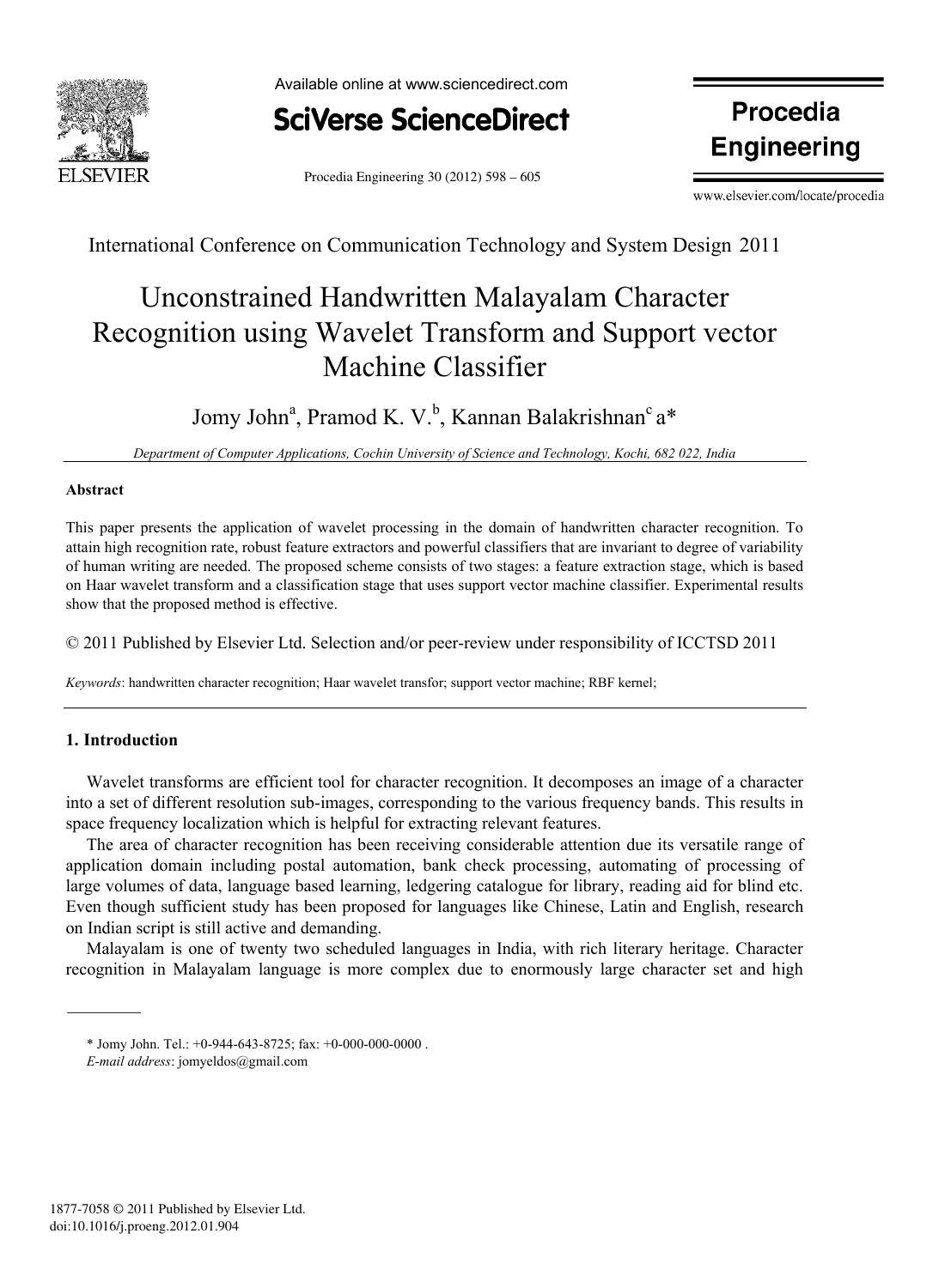similarity between characters. The problem becomes more difficult in the handwritten domain due to the varying writing style of each individual. The Malayalam script consists of 15 vowels and 36 consonants. This paper investigates the use of wavelet transform for the recognition of handwritten Malayalam characters.

Powerful classifiers that are invariant to degree of variability of human writing are needed for a large class problem. A standard approach of character recognition is to train the classifier to predict one of the output classes. The support vector machines (SVMs) are effective discriminative classifiers with good generalization and convergence property and it had proven to have good performance in handwritten character recognition problems.

Wunsch and Laine [1] used wavelet features extracted from contour of the handwritten characters for classification using neural networks. Lee et al. [2] used wavelet features extracted from hand written numerals are classified it using multilayer cluster neural network. Chen et al. [3] developed multi-wavelet descriptor for contour of handwritten numerals using neural network. But all these works deal with only few classes as opposite to the present large class classification problem. In this study, all the forty four basic Malayalam characters have been considered. In a similar study, [4] used zero crossings of wave packets to classify twenty classes using feed forward back propagation network. To our best knowledge, the use of SVM in offline handwritten Malayalam characters represents a novelty.

The paper is organized as follows: the next section introduces wavelet theory and the proposed method for feature extraction. Section 3 discusses SVM, Section 4 evaluates performance of the system and Section 5 concludes the paper.

#### **2. Image features extracted from Haar wavelets**

#### *2.1. Wavelet Theory*

The space frequency localization and multi-resolution analysis capability of a wavelet makes it an efficient tool in analysing images. In this paper, Haar wavelets [5] have been used for multi-resolution feature extraction. This wavelet was introduced by Hungarian mathematician Alfred Haar in 1910 and it is one of the earliest wavelet with low computing requirements, which is also known as a compact orthonormal wavelet transform.

The Haar scaling function  $\varphi(x)$  and the Haar wavelet function  $\psi(x)$  are as follows:

$$
\varphi(x) = \begin{cases} 1 & 0 \le x < 1 \\ 0 & \text{otherwise} \end{cases} \qquad \qquad \psi(x) = \begin{cases} 1 & 0 \le x < \frac{1}{2} \\ -1 & \frac{1}{2} \le x < 1 \\ 0 & \text{otherwise} \end{cases}
$$

Discrete wavelet transform can be obtained using the analysis filters for decomposition and the synthesis filters for reconstruction. As we are interested in obtaining the features for classification purpose, we are dealing with only the analysis filter. The scaling function  $\varphi(x)$  and the wavelet function  $\psi(x)$  associated with the scaling filter h<sub>φ</sub> and the wavelet filter h<sub>ψ</sub> are:

$$
\varphi(x) = \sum_{n} h_{\varphi}(n) \sqrt{2} \varphi(2x - n)
$$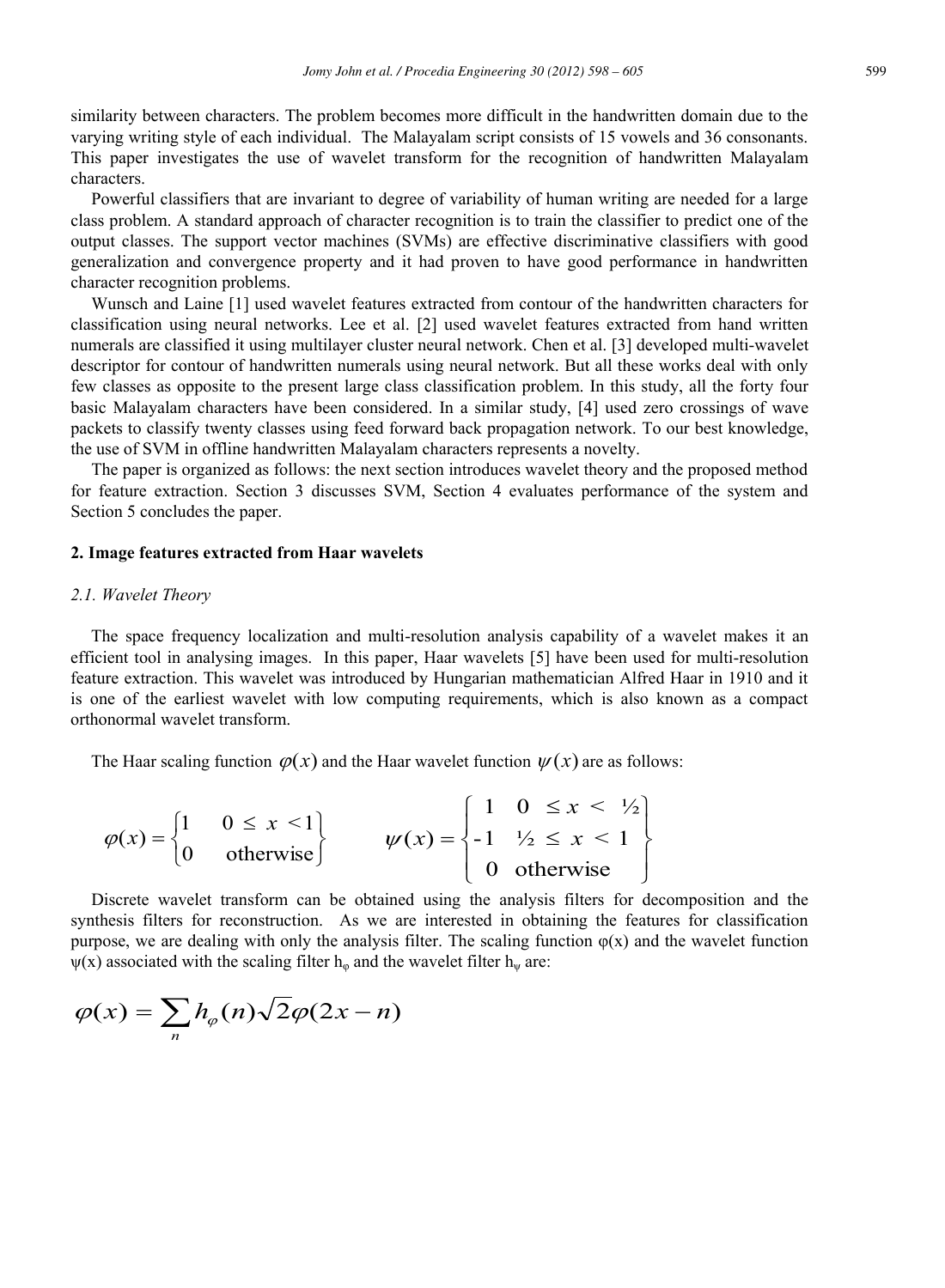$$
\psi(x) = \sum_{n} h_{\psi}(n) \sqrt{2} \varphi(2x - n)
$$

In two-dimensional wavelet decomposition, the analysis scaling function can be written as the product of two one-dimensional scaling functions  $\varphi(x)$  and  $\varphi(y)$ .

$$
\varphi(x, y) = \varphi(x)\varphi(y)
$$

If  $\mathcal{U}(x)$  is the one-dimensional wavelet associated with the scaling function, then, the three twodimensional analysis wavelets are defined as:

$$
\psi^H(x, y) = \psi(x)\phi(y)
$$

$$
\psi^V(x, y) = \phi(x)\psi(y)
$$

 $\psi^{D}(x, y) = \psi(x)\psi(y)$ 

where  $\psi^H(x, y)$ ,  $\psi^V(x, y)$  and  $\psi^D(x, y)$  correspond to horizontal, vertical and diagonal wavelets respectively.

The multi-resolution technique can be implemented using sub-band decomposition in which the image of a character is decomposed into wavelet coefficients [6]. The rows and columns of the original image is convolved with low pass filter  $h_{\psi}$  and high pass filter  $h_{\psi}$  followed by decimation by a factor of two in each direction to generate lower scale components namely low-low(LL), and low-high(LH), high-low(HL) and high-high(HH) sub-images. Three of them, LH, HL and HH correspond to the high resolution wavelet coefficients in the horizontal, vertical and diagonal directions respectively. LL image is the approximation of the original image and all the four of them contain one-fourth of the original number of samples. As images are very rich in low frequency content, we do analysis further by decomposing low pass filtered version of the image as termed as dyadic partitioning. Fig. 1 explains the decomposition, in which j+1 stands for the starting scale, m and n are row and column directions.



Fig. 1 Decomposition using analysis filter bank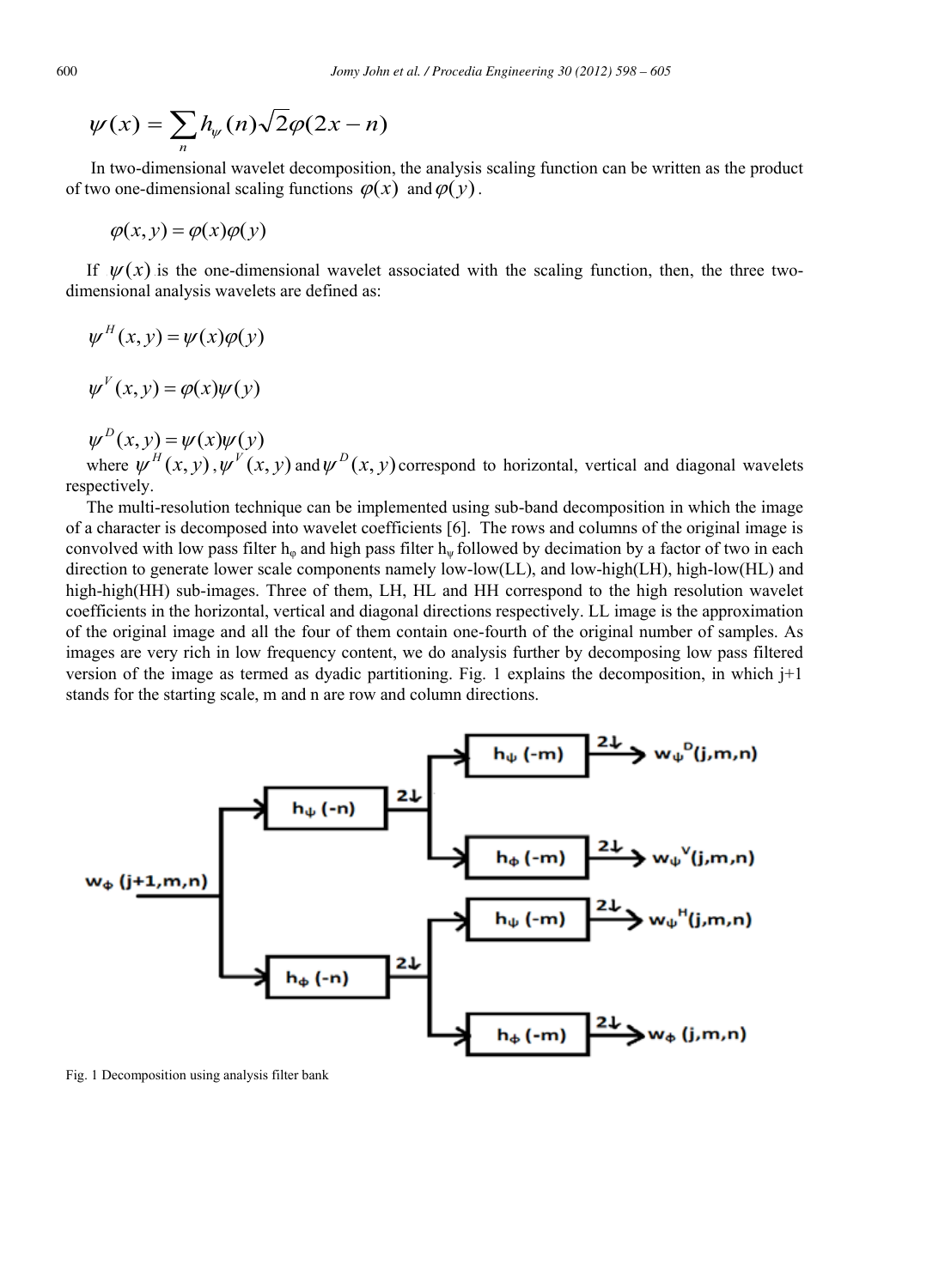#### *2.2. Malayalam Character Segmentation*

As the collected samples contain text lines of characters, segmentation is required to isolate each character to form the database. Segmentation is based on projection analysis and connected component labeling. The steps for character segmentation are as follows:

#### *2.2.1. Line Segmentation*

Text lines are separated and extracted from the  $M \times N$  bitmap of the whole image  $img(x, y)$ ,  $1 \le x \le M$ ,  $1 \le y \le N$ . The horizontal projection profile is computed using the following function.

$$
H(x) = \sum_{i=1}^{N} img(x, i)
$$

From this profile, the peak-valley points are identified and that is used for line separation.

#### *2.2.2. Character Segmentation*

Each extracted line is segmented into a sequence of isolated characters using connected component labeling algorithm. The minimum bounded rectangle containing the component are extracted and stored in the database.

# *2.3. Feature Extraction*

Feature extraction is crucial for any character recognition system, in which the characters are represented by a set of features. The goal of feature extraction is to find a mapping from the two dimensional image into a smaller one dimensional feature vector  $X^T = (x_1, \ldots, x_m)$ , that extracts most of the relevant information of the image. The purpose of the feature extractor is to make intra-class variance small by making large inter-class separation. This means that features extracted from samples of same class should be similar, while that of different classes should be dissimilar. The original image is first converted to gray scale and then size normalized to 64x64 pixels. The Haar wavelet decomposition with Haar analysis filter h<sub>φ</sub> =  $[0.707107, 0.707107]$  and h<sub>ψ</sub> =  $[0.707107, -0.707107]$  are applied to each character image to yield four  $32x32$  sub images at  $LL_1$ ,  $LL_1$ ,  $HL_1$  and  $HH_1$ . During the next level decomposition, it yields a 16x16 image { $LL_2$ ,  $LH_2$ ,  $HL_2$  and  $HH_2$ } and then an 8x8 image { $LL_3$ ,  $LL_3$ ,  $HL_3$ and  $HH<sub>3</sub>$ . The character image 'ah' and its third level decomposition are displayed in Fig.2.



Fig. 2 Original image and decomposition at level 3 of character "ah"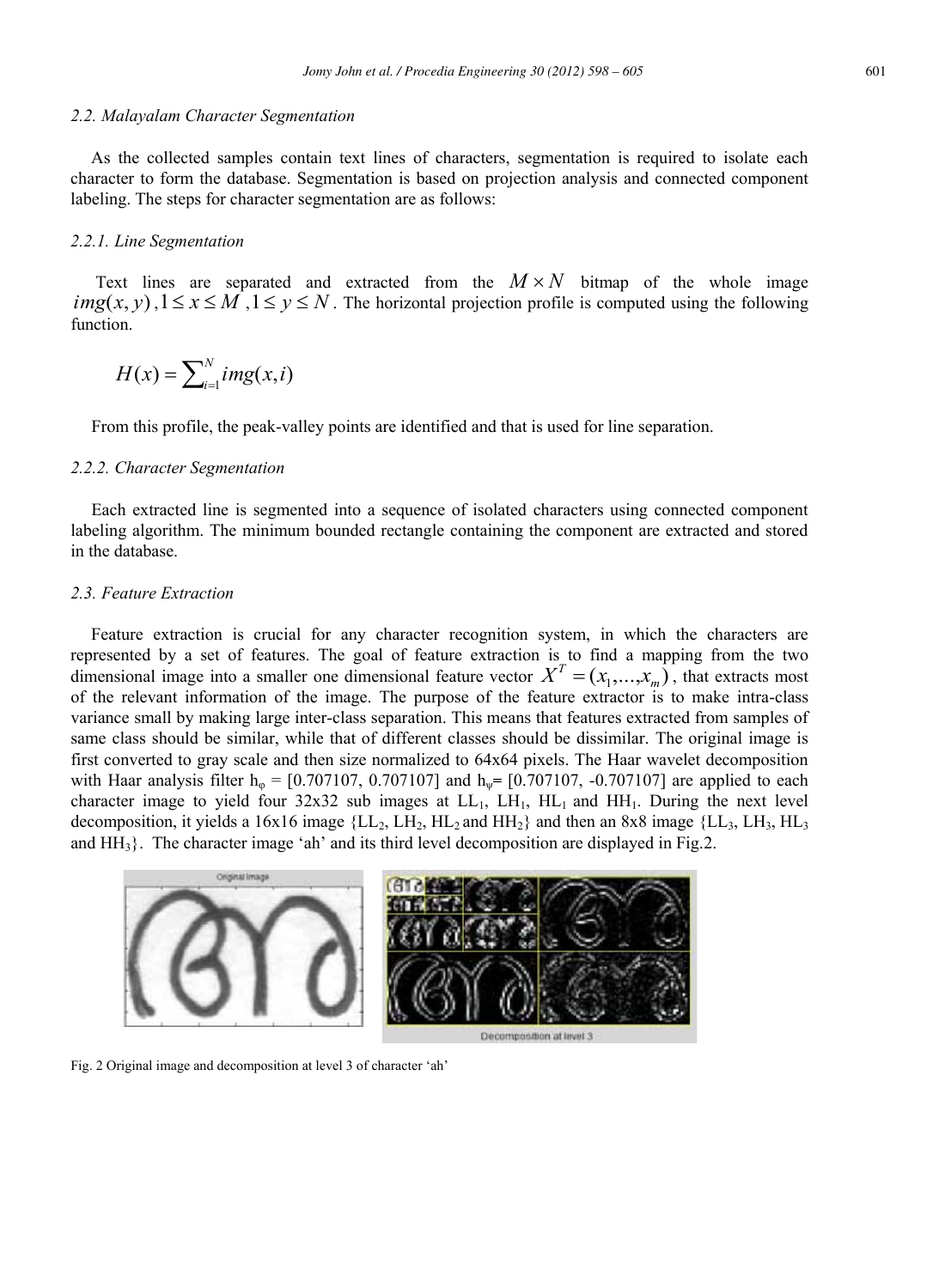#### **3. Support vector machine classification**

SVM is one of the popular techniques for pattern recognition and is considered to be the state-of-theart tool for linear and non-linear classification [7]. It belongs to the class of supervised learning algorithms, based on statistical learning theory. The SVM classifier has been originally proposed for binary classification in literature and learning algorithm comes from an optimal separating hyper-plane, developed by Vapnik [8].

Given a training set of instance – label pair  $(x_i, y_i)$ ,  $i = 1,...,l$ , where  $x_i \in R^n$  and  $y_i \in \{1, -1\}^l$ , the support vector require the solution of the following optimization problem [7].

$$
\min_{w,b,\xi} \frac{1}{2} w^T w + C \sum_{i=1}^l \xi_i
$$
  
subject to  $(y_i w^T \phi(X_i) + b) \ge 1 - \xi_i$   
 $\xi_i \ge 0, i = 1,...,l$ 

where C is the soft margin parameter,  $\zeta_i$  is a slack variable and b is the bias term. In the case of linearly inseparable feature space, the training vectors  $x_i$  are mapped into a higher dimensional space by the function  $\phi$ . The kernel function is termed as:

$$
K(X_i, X_j) = \phi(X_i)^T \phi(X_j).
$$

Commonly used kernel functions are:

*Linear:*  $K(X_i, X_j) = x_i^T x_j$  *Polynomial:*  $K(X_i, X_j) = (\chi_i^T x_j + r)^d, \gamma > 0$  $K(X_i, X_j) = (\chi_i^T x_j + r)$  $R$ adial basis function:  $K(X_i, X_j) = \exp(-\gamma {\left\| {{x_i} - {x_j}} \right\|^2}, \gamma > 0$ *Sigmoid:*  $K(X_i, X_j) = \tanh(\chi_i^T x_j + r)$ , where  $\gamma, r, d$  are kernel parameters.

The effectiveness of SVM depends on the selection of kernel, the kernel's parameters, and soft margin parameter C. The binary SVM can be extended to multiclass [9]. Multiclass SVMs are usually implemented by combining several two-class SVMs either by one-versus-all method or one-versus-one method. In our problem, as the feature space is linearly inseparable, it is mapped into a high dimensional space through Radial basis function kernel, so that the problem becomes linearly separable.

#### **4. Performance evaluation**

In the experiment, we have used MATLAB 7.8.0 for wavelet decomposition and feature extraction of images, and WLSVM [10] which is an implementation of LibSVM [11] running under Weka environment for classification.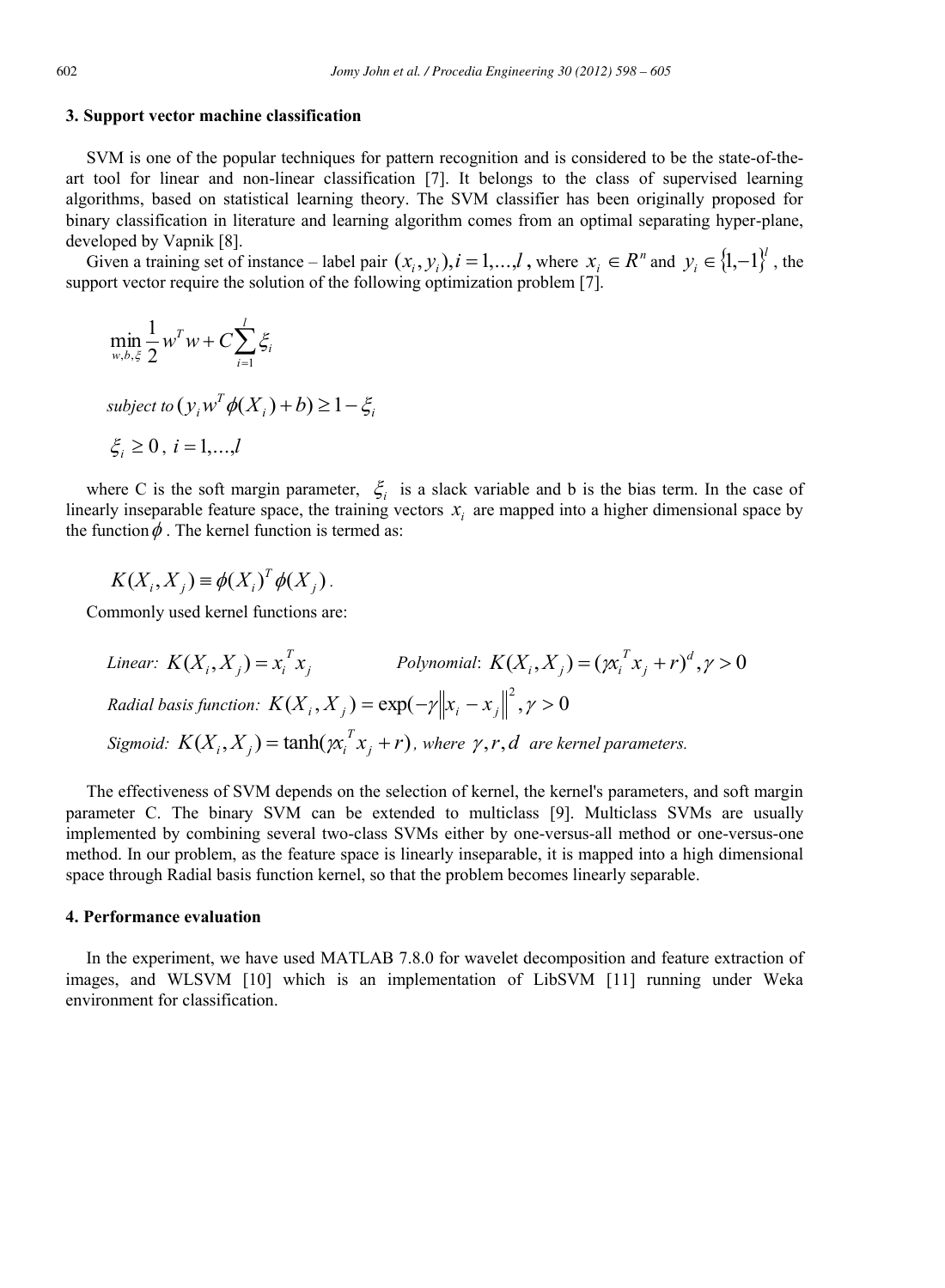Data were collected from different persons of the population in Kerala, including different age groups without imposing any constraints. It represents wide variety of writing styles. Digitization of collected samples are done by a Flat-bed scanner (manufactured by HP, Model Name: Scanjet 2400), by setting dpi to 300. The experiment had been carried out on a database of 10,000 handwritten isolated Malayalam characters written by 228 different writers. It contains all the 44 basic characters. Fig. 3 displays samples of all these characters.

| Class<br>tid            | Characters                               | Class<br>1d | <b>Characters</b>                             | Clas<br>510 | Characters                      |
|-------------------------|------------------------------------------|-------------|-----------------------------------------------|-------------|---------------------------------|
| $\mathbf{1}$            | ran 1000 1000 nm                         | 16          | <b>ಾ ೫</b> ೫ ೫                                | 31          | ബബബഹ                            |
| $\overline{z}$          | (bo) care, Bog care)                     | 17          | cow row cow row                               | 32          | BBBB                            |
| 3                       | <u>ை ஜ ஜ ஜ</u>                           | 18          | 610) 610) 010) G10)                           | 33          | 928<br>$\alpha$                 |
| 4                       | $\circ$<br>$\circ$<br>$\circ$<br>$\circ$ | 19          | S.S S<br>S                                    | 34          | $\omega \otimes \omega \otimes$ |
| $\overline{\mathbf{5}}$ | දී ස<br>ಳ                                | 20          | 0000                                          | 35          | 0.6000                          |
| 6                       |                                          | 21          | au av av av                                   | 36          | eleie                           |
| 7                       | $2 - 13$ nm $-13 - 13$                   | 22          | ale no no no                                  | 37          | 20200                           |
| 8                       | 6 <sup>2</sup><br>62,<br>03 02           | 23          | ണ് ബന്ത സ                                     | 38          | 0000000                         |
| 9                       | $\mathcal{F}$                            | 24          | $\omega$ $\omega$ $\omega$<br>(0)             | 39          | കാകപാക്                         |
| 10                      | 6262162<br>ച                             | 25          | 101010                                        | 40          | mummm                           |
| 11                      | nana                                     | 26          | $\leftrightarrow$<br>$\curvearrowright$<br>C3 | 41          | ഹ ഹ ഹ ഹ                         |
| 12                      | relatives                                | 27          | $\omega \omega$<br>W                          | 42          | <u>தெஞ்சை</u>                   |
| 13                      | 01303013073                              | 28          | mamm                                          | 43          | 99999                           |
| 14                      | 21212                                    | 29          | $2 \sqrt{n}$                                  | 44          | 010                             |
| 15                      | 20202020                                 | 30          | 2000000                                       |             |                                 |

Fig. 3 Samples of each character from the database

In order to demonstrate the effectiveness of the proposed method, two types of experiments have been considered. In the first experiment, only approximation of Haar wavelet coefficients at decomposition level 3 (LL<sub>3</sub> subband) are chosen and in the second experiment, decomposition on level 2 (LL<sub>2</sub> subband) have considered. As support vector machine with radial basis function (RBF) kernel has better performance in character recognition problems, it has been chosen for the present study. We set the parameters  $\gamma = [2^4, 2^3, 2^2, \dots, 2^{-10}]$  and  $C = [2^{12}, 2^{11}, 2^{10}, \dots, 2^{-2}]$  for coarse estimation and on fine tuning, we obtained the optimum result with  $\gamma = 0.02$ , C = 100. For all experiments, the database was split with a random process into training (80%) and testing (20%).

The steps involved can be summarized as follows:

- 1. Convert the character image into gray scale.
- 2. Scale the image so that it fits exactly into a 64 x 64 matrix.
- 3. Perform the 2-D Haar wavelet transform on the scaled image.
- 4. Train the SVM with the extracted feature vectors from the training dataset.
- 5. Test the SVM to obtain the recognition rates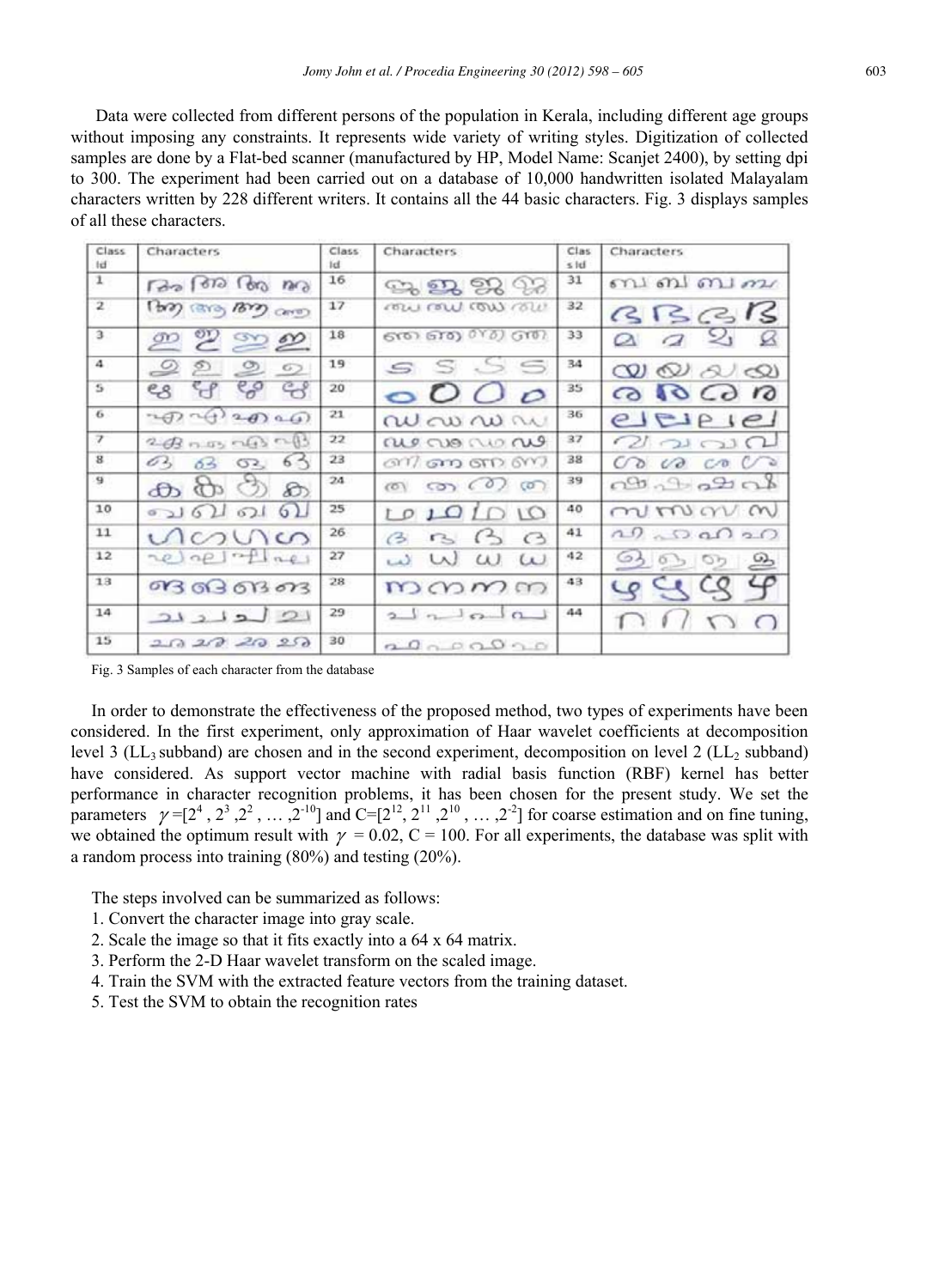Classification result is 89.64% using third level decomposition. Experiments on second level decomposition show that 90.25% of classes are correctly classified. Individual results for all the classes on the second level decomposition are displayed in Table 1.

| Table 1. Classification result |              |                  |              |              |           |          |
|--------------------------------|--------------|------------------|--------------|--------------|-----------|----------|
| Class Id                       | TP Rate      | FP Rate          | Precision    | Recall       | F-Measure | ROC Area |
| $\mathbf{1}$                   | 0.947        | $\boldsymbol{0}$ | $\mathbf{1}$ | 0.947        | 0.973     | 0.974    |
| $\mathbf{2}$                   | $\mathbf{1}$ | 0.003            | 0.909        | $\,1$        | 0.952     | 0.999    |
| $\mathfrak{Z}$                 | 0.831        | 0.006            | 0.831        | 0.831        | 0.831     | 0.913    |
| $\overline{4}$                 | 0.796        | 0.007            | 0.736        | 0.796        | 0.765     | 0.894    |
| 5                              | 0.923        | 0.002            | 0.9          | 0.923        | 0.911     | 0.961    |
| 6                              | 0.897        | 0.004            | 0.833        | 0.897        | 0.864     | 0.947    |
| $\tau$                         | 0.943        | 0.002            | 0.917        | 0.943        | 0.93      | 0.971    |
| $\,$ $\,$                      | 0.875        | 0.001            | 0.955        | 0.875        | 0.913     | 0.937    |
| 9                              | 0.894        | 0.001            | 0.955        | 0.894        | 0.923     | 0.946    |
| $10\,$                         | 0.833        | 0.003            | 0.854        | 0.833        | 0.843     | 0.915    |
| 11                             | 0.944        | 0.002            | 0.927        | 0.944        | 0.936     | 0.971    |
| 12                             | 0.875        | 0.002            | 0.933        | 0.875        | 0.903     | 0.937    |
| 13                             | 0.962        | 0.002            | 0.943        | 0.962        | 0.952     | 0.98     |
| 14                             | 0.936        | 0.002            | 0.936        | 0.936        | 0.936     | 0.967    |
| 15                             | 0.929        | 0.002            | 0.945        | 0.929        | 0.937     | 0.964    |
| 16                             | 0.943        | 0.003            | 0.846        | 0.943        | 0.892     | 0.97     |
| 17                             | 0.909        | 0.002            | 0.882        | 0.909        | 0.896     | 0.954    |
| 18                             | 0.878        | 0.002            | 0.915        | 0.878        | 0.896     | 0.938    |
| 19                             | 0.951        | 0.001            | 0.967        | 0.951        | 0.959     | 0.975    |
| 20                             | 0.974        | 0.002            | 0.927        | 0.974        | 0.95      | 0.986    |
| 21                             | 0.946        | 0.003            | 0.875        | 0.946        | 0.909     | 0.972    |
| $22\,$                         | $\mathbf{1}$ | 0.002            | $0.9\,$      | $\mathbf{1}$ | 0.947     | 0.999    |
| 23                             | 0.896        | 0.002            | 0.935        | 0.896        | 0.915     | 0.947    |
| 24                             | 0.907        | 0.002            | 0.907        | 0.907        | 0.907     | 0.952    |
| $25\,$                         | 0.868        | 0.001            | 0.958        | 0.868        | 0.911     | 0.933    |
| $26\,$                         | 0.933        | 0.004            | 0.857        | 0.933        | 0.894     | 0.965    |
| $27\,$                         | 0.878        | 0.002            | 0.9          | 0.878        | 0.889     | 0.938    |
| 28                             | 0.925        | 0.003            | 0.881        | 0.925        | 0.902     | 0.961    |
| 29                             | 0.945        | 0.003            | 0.897        | 0.945        | 0.92      | 0.971    |
| 30                             | 0.872        | 0.003            | 0.872        | 0.872        | 0.872     | 0.935    |
| 31                             | 0.846        | 0.003            | 0.846        | 0.846        | 0.846     | 0.922    |
| 32                             | 0.93         | 0.004            | 0.851        | 0.93         | 0.889     | 0.963    |
| 33                             | 0.907        | 0.004            | 0.848        | 0.907        | 0.876     | 0.952    |
| 34                             | 0.868        | 0.004            | 0.805        | 0.868        | 0.835     | 0.932    |
| 35                             | 0.889        | 0.001            | 0.952        | 0.889        | 0.92      | 0.944    |